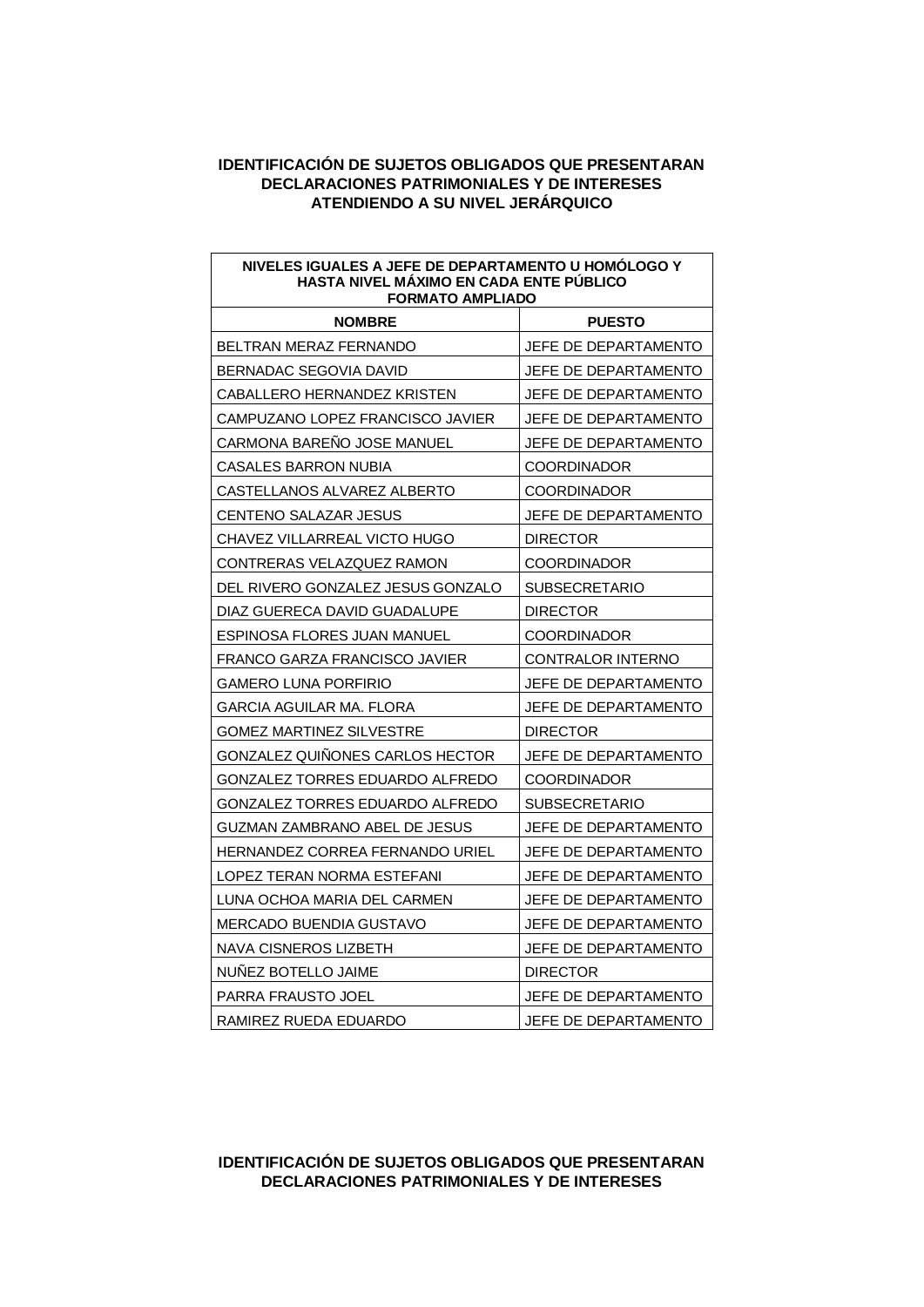#### **ATENDIENDO A SU NIVEL JERÁRQUICO**

| NIVELES IGUALES A JEFE DE DEPARTAMENTO U HOMOLOGO Y<br>HASTA NIVEL MÁXIMO EN CADA ENTE PÚBLICO<br><b>FORMATO AMPLIADO</b> |                                       |
|---------------------------------------------------------------------------------------------------------------------------|---------------------------------------|
| <b>NOMBRE</b>                                                                                                             | <b>PUESTO</b>                         |
| REYES CHAIREZ HECTOR MANUEL                                                                                               | <b>DIRECTOR</b>                       |
| RIVAS LOAIZA RENE AURELIO                                                                                                 | <b>COORDINADOR</b>                    |
| RODRIGUEZ FIGUEROA MARIO ALBERTO                                                                                          | <b>COORDINADOR</b>                    |
| RODRIGUEZ GURROLA YARACELA DE JESUS                                                                                       | <b>SUBSECRETARIO</b>                  |
| ROMO RICAÑO FERNANDO                                                                                                      | <b>COORDINADOR</b>                    |
| SALMON GONZALEZ EDUARDO IVAN                                                                                              | <b>SUBSECRETARIO</b>                  |
| SANCHEZ ZAMUDIO MANUEL                                                                                                    | <b>SECRETARIO DE</b><br><b>ESTADO</b> |
| SILERIO DIAZ ALEJANDRO                                                                                                    | <b>COORDINADOR</b>                    |
| SOTO CONTRERAS EUSEBIO                                                                                                    | <b>SUBSECRETARIO</b>                  |
| TORRES SAUCEDO JESUS                                                                                                      | <b>DIRECTOR</b>                       |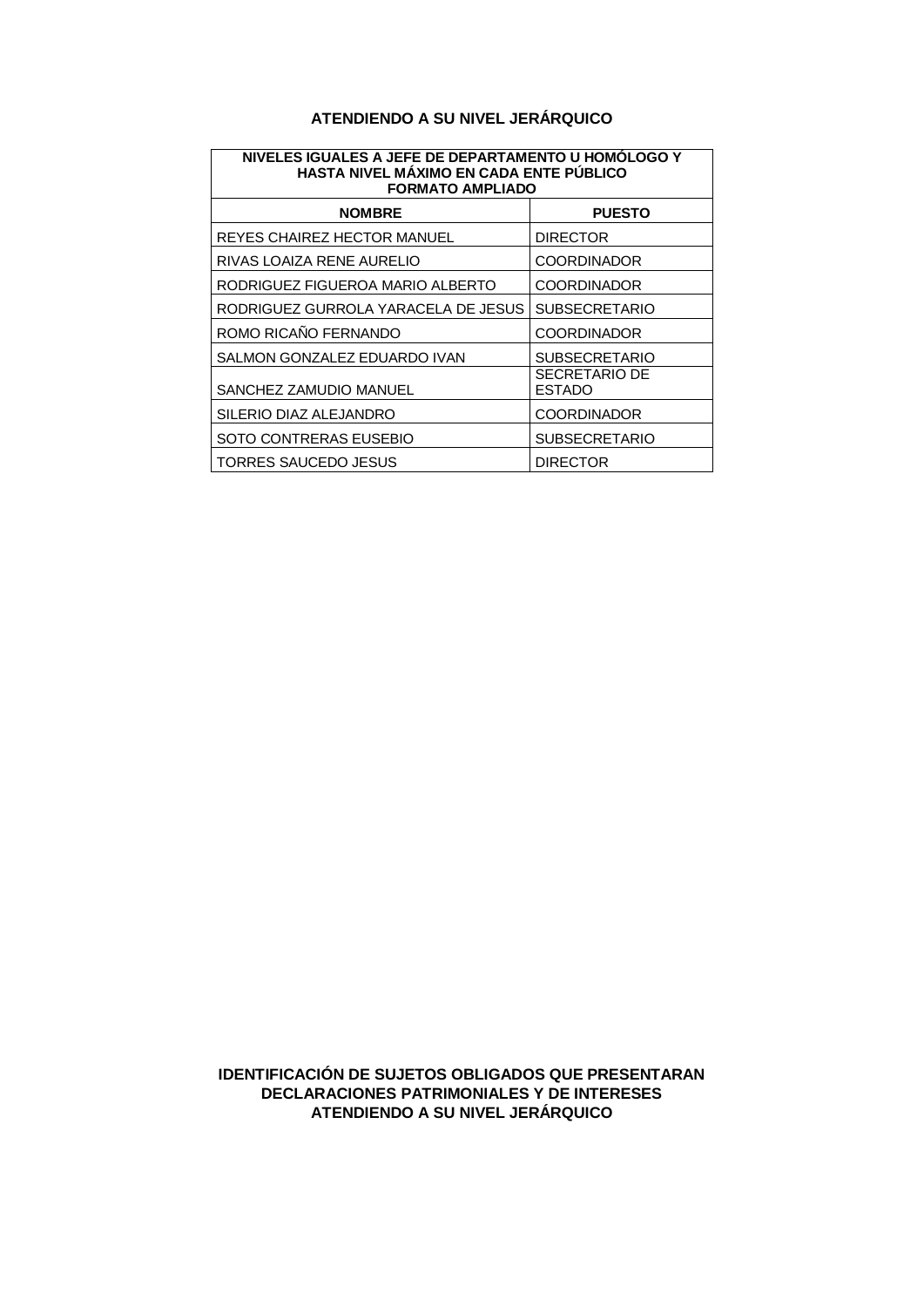|                                    | <b>FORMATO SIMPLIFICADO</b> |  |
|------------------------------------|-----------------------------|--|
| <b>NOMBRE</b>                      | <b>PUESTO</b>               |  |
| AGUIRRE GUTIERREZ CLAUDIA EUGENIA  | <b>SECRETARIA</b>           |  |
| ALVARADO ESPINOZA EDUARDO          | AUXILIAR                    |  |
| ALVARADO MARTINEZ JESUS            | INSPECTOR DE GANADO         |  |
| ALVAREZ BARRIOS MARIA AGUEDA       | AUXILIAR ADMINISTRATIVO     |  |
| ANDRADE MIER IGNACIO               | TECNICO                     |  |
| ANDRADE REYES MANUELA              | <b>INTENDENTE</b>           |  |
| ANTUNA MARRUFO ALDREDO AZAEL       | <b>SECRETARIA</b>           |  |
| ARCE VALENZUELA BIANKA MARCELA     | AUXILIAR ADMINISTRATIVO     |  |
| AVALOS CONTRERAS EFREN             | TECNICO                     |  |
| AVALOS NAJERA J CRUZ               | <b>AUXILIAR TECNICO</b>     |  |
| AVALOS ORTIZ ALAN ROBERTO          | AUXILIAR ADMINISTRATIVO     |  |
| <b>BADILLO ESTALA HECTOR</b>       | AUXILIAR TECNICO            |  |
| BALBUENA GARCIA CHRISTIAN BERGERAC | <b>TECNICO</b>              |  |
| BARRIOS CASTRO JUAN JOSE           | INSPECTOR DE GANADO         |  |
| BELTRAN RIOS ALFREDO               | AUXILIAR TECNICO            |  |
| BRICENO DUARTE CESAR               | CAPTURISTA                  |  |
| BURCIAGA FLORES ENRIQUE            | AUXILIAR TECNICO            |  |
| BUSTAMANTE HERRERA GLADYS          | AUXILIAR ADMINISTRATIVO     |  |
| CABADA CASTRO MARIA BERENICE       | AUXILIAR ADMINISTRATIVO     |  |
| CABALLERO PAREDES MARIA IRENE      | <b>INTENDENTE</b>           |  |
| CADENA ZUÑIGA MIGUEL               | AUXILIAR ADMINISTRATIVO     |  |
| CASAS CHAVEZ MARIA DEL CARMEN      | SECRETARIA                  |  |
| CASTANEDA LUGO BENITA              | SECRETARIA                  |  |
| CASTANEDA TORRES GLORIA            | SECRETARIA                  |  |
| CASTILLO LOPEZ ADALBERTO           | AUXILIAR TECNICO            |  |
| CASTRELLON CABRERA MICHELLE        | ASISTENTE TECNICO           |  |
| CASTRO CORIA SILVIA ADRIANA        | AUXILIAR ADMINISTRATIVO     |  |
| CEPEDA GAUCIN SARAHI               | <b>AUXILIAR TECNICO</b>     |  |
| CHAVARRIA ORTIZ ELVIRA             | <b>SECRETARIA</b>           |  |

# **NIVELES INFERIORES A JEFE DE DEPARTAMENTO U HOMÓLOGO**

#### **IDENTIFICACIÓN DE SUJETOS OBLIGADOS QUE PRESENTARAN DECLARACIONES PATRIMONIALES Y DE INTERESES ATENDIENDO A SU NIVEL JERÁRQUICO**

**NIVELES INFERIORES A JEFE DE DEPARTAMENTO U HOMÓLOGO FORMATO SIMPLIFICADO**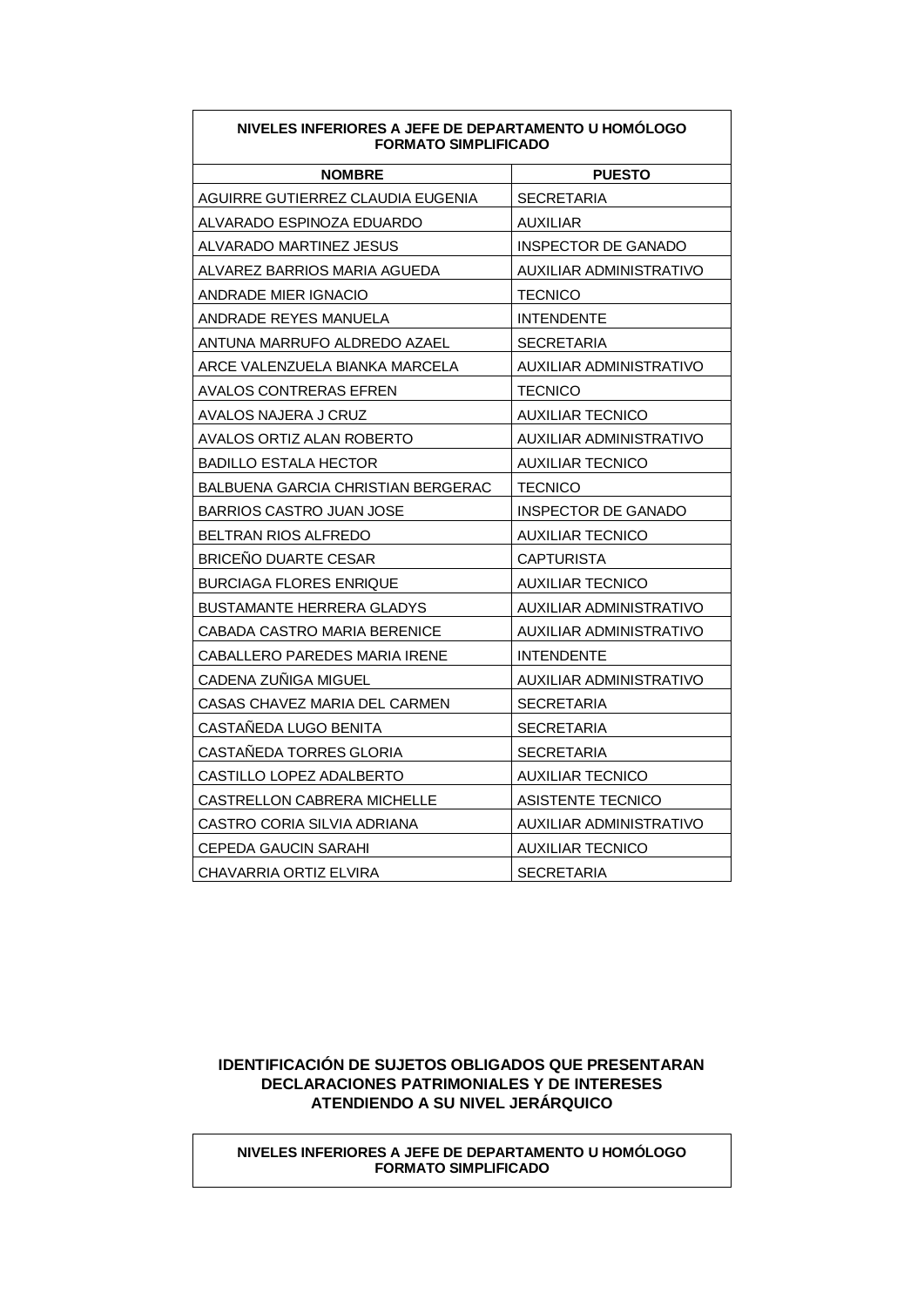| <b>NOMBRE</b>                       | <b>PUESTO</b>              |  |
|-------------------------------------|----------------------------|--|
| <b>CHAVEZ FRIAS LUIS GERARDO</b>    | AUXILIAR ADMINISTRATIVO    |  |
| CHAVEZ MORALES MARIO ISRAEL         | <b>TECNICO</b>             |  |
| CONTRERAS BETANCOURT CARLOS         | <b>INTENDENTE</b>          |  |
| CONTRERAS ESQUIVEL MIGUEL           | <b>CHOFER</b>              |  |
| CONTRERAS REYES GUADALUPE           | INSPECTOR DE GANADO        |  |
| CONTRERAS SANCHEZ ERIK IVAN         | <b>AUXILIAR TECNICO</b>    |  |
| CORRAL ZAPATA BRENDA CRYSTAL        | ASISTENTE                  |  |
| COVARRUBIAS CASTRELLON MARIA LEONOR | AUXILIAR TECNICO           |  |
| CUETO SORIA KARLA MARIEL            | AUXILIAR ADMINISTRATIVO    |  |
| DE LA FUENTE MARIN CARLOS LEONEL    | AUXILIAR ADMINISTRATIVO    |  |
| DE LA O RAMIREZ MARTHA FABIOLA      | ANALISTA ADMINISTRATIVO    |  |
| DE LA TORRE ROJAS MIGUEL            | <b>VIGILANTE</b>           |  |
| <b>DELGADO AMARO MIRLEY SARAHI</b>  | <b>CAPTURISTA</b>          |  |
| EMILIO TAPIA ELIGIO                 | INSPECTOR DE GANADO        |  |
| <b>ESPINO FRAYRE LILIANA</b>        | <b>SECRETARIA</b>          |  |
| ESPINOZA DELGADO JESUS ANDRES       | TECNICO                    |  |
| ESTRADA FAVELA ISABEL CONCEPCION    | AUXILIAR TECNICO           |  |
| <b>FAVELA GARCIA ROGELIO</b>        | <b>TECNICO</b>             |  |
| FERNANDEZ ARELLANO CESAR            | INSPECTOR DE GANADO        |  |
| FERNANDEZ MEDINA BALDOMERO          | <b>INSPECTOR DE GANADO</b> |  |
| FLORES CASTILLO DIANA GABRIELA      | <b>TECNICO</b>             |  |
| FLORES RAMIREZ YOLANDA              | <b>SECRETARIA</b>          |  |
| <b>GALINDO DEL VALLE JUAN JOSE</b>  | <b>TECNICO</b>             |  |
| GALLEGOS ROCHA JULIO                | VIGILANTE                  |  |
| <b>GAMEZ VENEGAS JORGE</b>          | <b>OPERADOR</b>            |  |
| GARCIA DOMINE JUAN ANTONIO          | <b>TECNICO</b>             |  |
| GARCIA GURROLA OSBALDO              | AUXILIAR TECNICO           |  |
| <b>GARCIA MEZA JOSE ANTONIO</b>     | CAPTURISTA                 |  |

| NIVELES INFERIORES A JEFE DE DEPARTAMENTO U HOMÓLOGO<br><b>FORMATO SIMPLIFICADO</b> |                   |
|-------------------------------------------------------------------------------------|-------------------|
| <b>NOMBRE</b>                                                                       | <b>PUESTO</b>     |
| <b>GARCIA ROSALES RICARDO</b>                                                       | <b>TECNICO</b>    |
| GARCIA SANCHEZ SIRENIA DEL SOCORRO                                                  | <b>SECRETARIA</b> |
| <b>GONZALEZ CAMPAGNE OCTAVIO</b>                                                    | <b>TECNICO</b>    |
| <b>GONZALEZ MORENO JOSE ANGEL</b>                                                   | <b>TECNICO</b>    |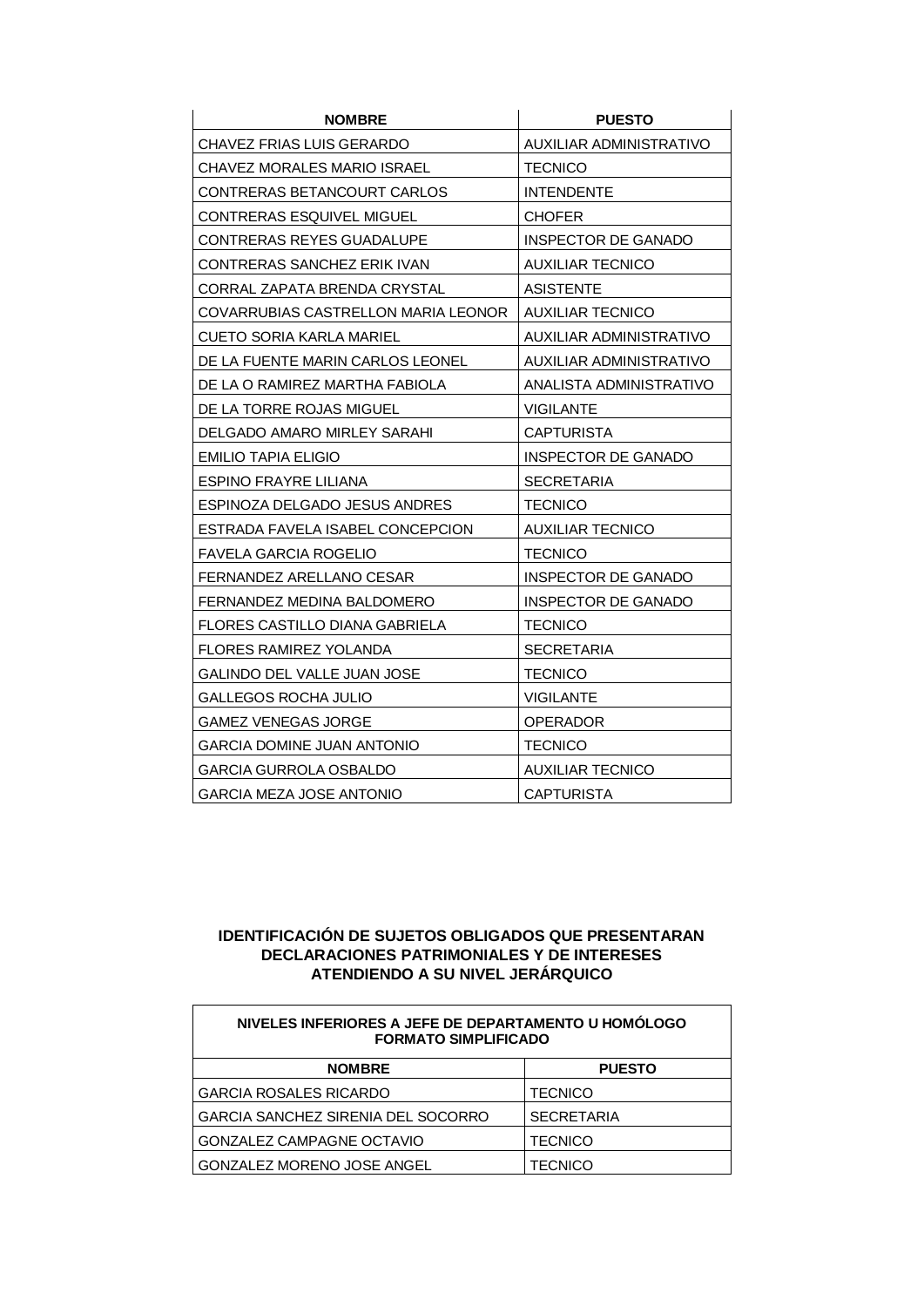| <b>GUERRERO SIMENTAL GUADALUPE</b>                       | <b>CAPTURISTA</b>              |  |
|----------------------------------------------------------|--------------------------------|--|
| GUTIERREZ ALMARAZ ROSENDA ISELA                          | <b>AUXILIAR ADMINISTRATIVO</b> |  |
| GUTIERREZ GUTIERREZ JESUS EDUARDO                        | <b>AUXILIAR TECNICO</b>        |  |
| <b>GUZMAN BENAVENTE MARIANO</b>                          | <b>TECNICO</b>                 |  |
| HERNANDEZ ANTUNA WENDY CAROLINA                          | <b>SECRETARIA</b>              |  |
| HERNANDEZ DIAZ CARMEN ARACELI                            | AUXILIAR ADMINISTRATIVO        |  |
| HERNANDEZ GUZMAN MARIA DE LOS<br><b>ANGELES</b>          | <b>INTENDENTE</b>              |  |
| HERNANDEZ HERNANDEZ ANTONIO                              | <b>VELADOR</b>                 |  |
| <b>HERNANDEZ JAQUEZ JOSE ISZIEL</b>                      | <b>TECNICO</b>                 |  |
| HERNANDEZ MENDOZA CLARA JOSEFINA                         | <b>AUXILIAR CONTABLE</b>       |  |
| HERNANDEZ ORTEGA HECTOR FELIPE                           | <b>INSPECTOR DE GANADO</b>     |  |
| <b>HUERTA REYES CARLOS</b>                               | <b>MENSAJERO</b>               |  |
| HUITRON TAVIZON ABRIL IMELDA                             | <b>AUXILIAR TECNICO</b>        |  |
| IBARRA SALDAÑA CARLOS ALONSO                             | <b>SECRETARIA</b>              |  |
| INTRIAGO CASTILLO CINTHIA GUADALUPE                      | <b>AUXILIAR TECNICO</b>        |  |
| LLANO GONZALEZ HECTOR RAYMUNDO                           | AUXILIAR ADMINISTRATIVO        |  |
| LOPEZ MORA JONATHAN                                      | AUXILIAR ADMINISTRATIVO        |  |
| LUNA CASTILLO MARCO ANTONIO                              | <b>TECNICO</b>                 |  |
| MAGALLANEZ ROSALES MARIA CRISTINA                        | <b>AUXILIAR TECNICO</b>        |  |
| MALDONADO CAMARGO REGINALDO                              | <b>TECNICO</b>                 |  |
| MANZANERA SANCHEZ IRIS LILIANA                           | <b>TECNICO</b>                 |  |
| MARTINEZ ALCANTAR ALEJANDRA                              | <b>TECNICO</b>                 |  |
| <b>MARTINEZ CORRAL MARTIN</b><br><b>AUXILIAR TECNICO</b> |                                |  |
| MARTINEZ JARAMILLO JOSE ANTONIO                          | <b>AUXILIAR</b>                |  |
| <b>MARTINEZ RENTERIA MANUEL</b>                          | AUXILIAR TECNICO               |  |

| NIVELES INFERIORES A JEFE DE DEPARTAMENTO U HOMÓLOGO<br><b>FORMATO SIMPLIFICADO</b> |                            |
|-------------------------------------------------------------------------------------|----------------------------|
| <b>NOMBRE</b>                                                                       | <b>PUESTO</b>              |
| MARTINEZ VELAZQUEZ MARIO                                                            | <b>INSPECTOR DE GANADO</b> |
| MARTINEZ ZAMORA LUCIA                                                               | <b>SECRETARIA</b>          |
| MEDINA MOLINA CARLOS ANTONIO                                                        | <b>CHOFER</b>              |
| MENDOZA DOMINGUEZ ARTURO ALFREDO                                                    | <b>ASISTENTE TECNICO</b>   |
| MENDOZA DOMINGUEZ HECTOR JAIME                                                      | <b>AUXILIAR TECNICO</b>    |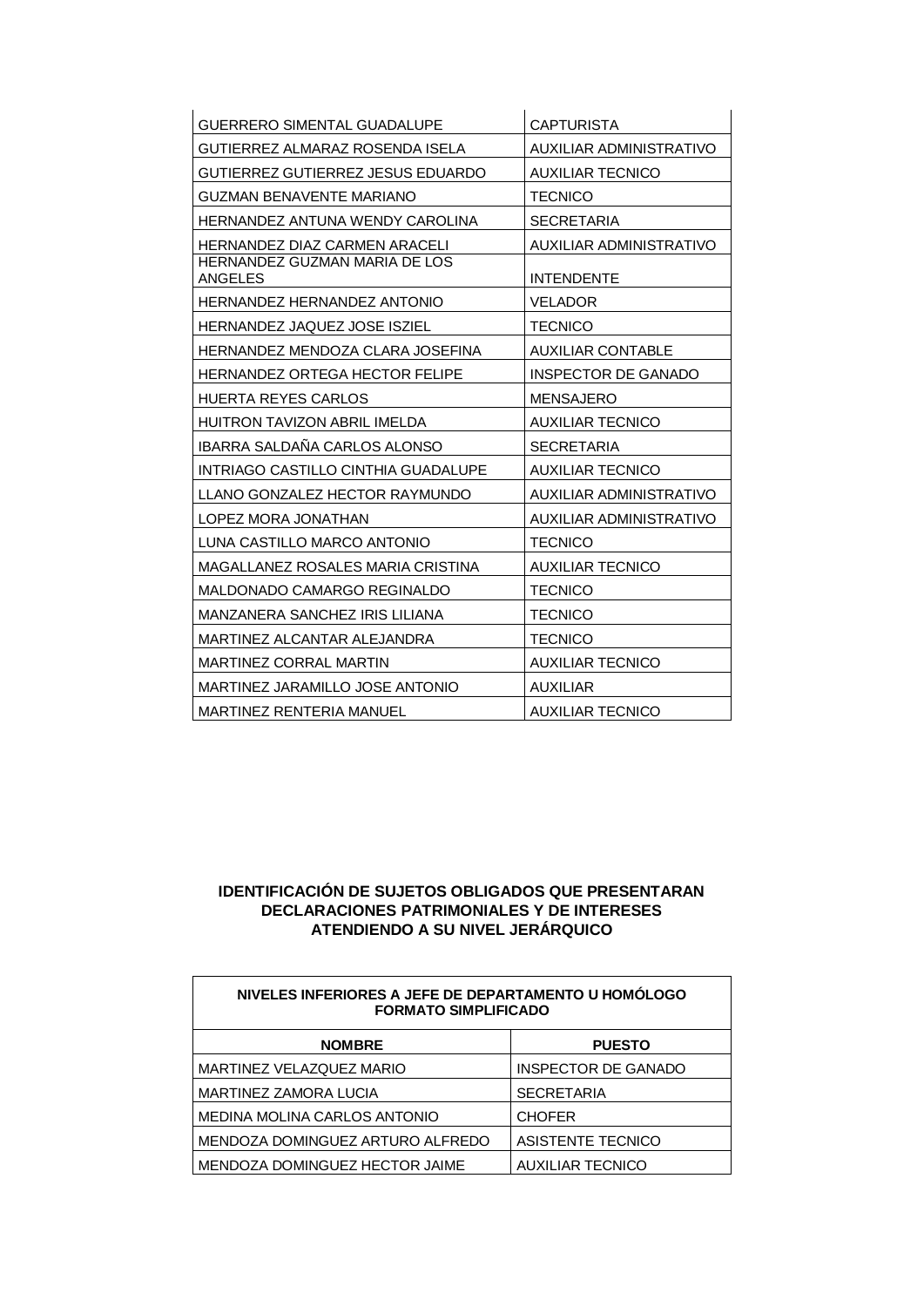| <b>MERAZ PALOS BRAULIO</b>        | <b>AUXILIAR</b>                        |
|-----------------------------------|----------------------------------------|
| <b>MEZA ORTIZ RUBEN</b>           | <b>CAPTURISTA</b>                      |
| MONREAL JIMENEZ NYDIA LILIBETH    | <b>ARCHIVISTA</b>                      |
| <b>MONTES BORREGO OMAR</b>        | <b>TECNICO</b>                         |
| MORALES TORRES ERIKA KARINA       | <b>AUXILIAR JURIDICO</b>               |
| MORENO CASTAÑEDA MARTIN           | <b>AUXILIAR TECNICO</b>                |
| <b>MORENO OLAGUE LUCIANO</b>      | <b>AUXILIAR TECNICO</b>                |
| MOTA ACOSTA VICTOR MANUEL         | <b>TECNICO</b>                         |
| MUÑOZ DIAZ JOSE ANGEL             | <b>AUXILIAR TECNICO</b>                |
| NAJERA CENICEROS ANGEL ERNESTO    | AUXILIAR ADMINISTRATIVO                |
| NAJERA MARTINEZ FERNANDO          | <b>TECNICO</b>                         |
| NAVAR MARTINEZ ARMANDO            | <b>TECNICO</b>                         |
| NUÑEZ GAMBOA FERNANDO             | <b>AUXILIAR TECNICO</b>                |
| NUÑEZ NUÑEZ BRENDA LIZET          | SECRETARIA DE MANDO<br><b>SUPERIOR</b> |
| NUÑEZ RAMIREZ RAUL                | <b>AUXILIAR TECNICO</b>                |
| ORTIZ BORREGO ARMANDO             | INSPECTOR DE GANADO                    |
| ORTIZ DEL CAMPO JORGE             | <b>TECNICO</b>                         |
| ORTIZ HERNANDEZ MARVIE DOLORES    | <b>AUXILIAR ADMINISTRATIVO</b>         |
| ORTIZ SILERIO GLORIA LETICIA      | AUXILIAR ADMINISTRATIVO                |
| ORTIZ SILERIO SANDRA LUZ          | <b>AUXILIAR TECNICO</b>                |
| PALOMARES PAYAN SEVERO            | AUXILIAR ADMINISTRATIVO                |
| PAYAN GUARDADO JOSE ALONSO ISRAEL | <b>TECNICO</b>                         |
| PEREZ ADAME CLEMENTE              | <b>TECNICO</b>                         |

| NIVELES INFERIORES A JEFE DE DEPARTAMENTO U HOMÓLOGO<br><b>FORMATO SIMPLIFICADO</b> |                            |
|-------------------------------------------------------------------------------------|----------------------------|
| <b>NOMBRE</b>                                                                       | <b>PUESTO</b>              |
| PEREZ MAGALLANES ROSA MARIA                                                         | AUXILIAR ADMINISTRATIVO    |
| PEREZ RENTERIA JUAN                                                                 | <b>TECNICO</b>             |
| PIEDRA MORALES MIRNA ERIKA                                                          | AUXILIAR ADMINISTRATIVO    |
| PIZZARRO MAA PATRICIA CECILIA                                                       | PROGRAMADOR<br>ANALISTICO  |
| PULIDO AVILA JUAN IGNACIO                                                           | <b>INSPECTOR DE GANADO</b> |
| QUIÑONES ARROYO ZULEMA ESTHER                                                       | <b>AUXILIAR TECNICO</b>    |
| RAMIREZ PUENTES MARIA GUADALUPE                                                     | <b>SECRETARIA</b>          |
| RAMIREZ RUVALCABA ERICKA ELIZABETH                                                  | ANALISTA ADMINISTRATIVO    |
| RAMIREZ Y MARQUEZ LINO                                                              | <b>AUXILIAR TECNICO</b>    |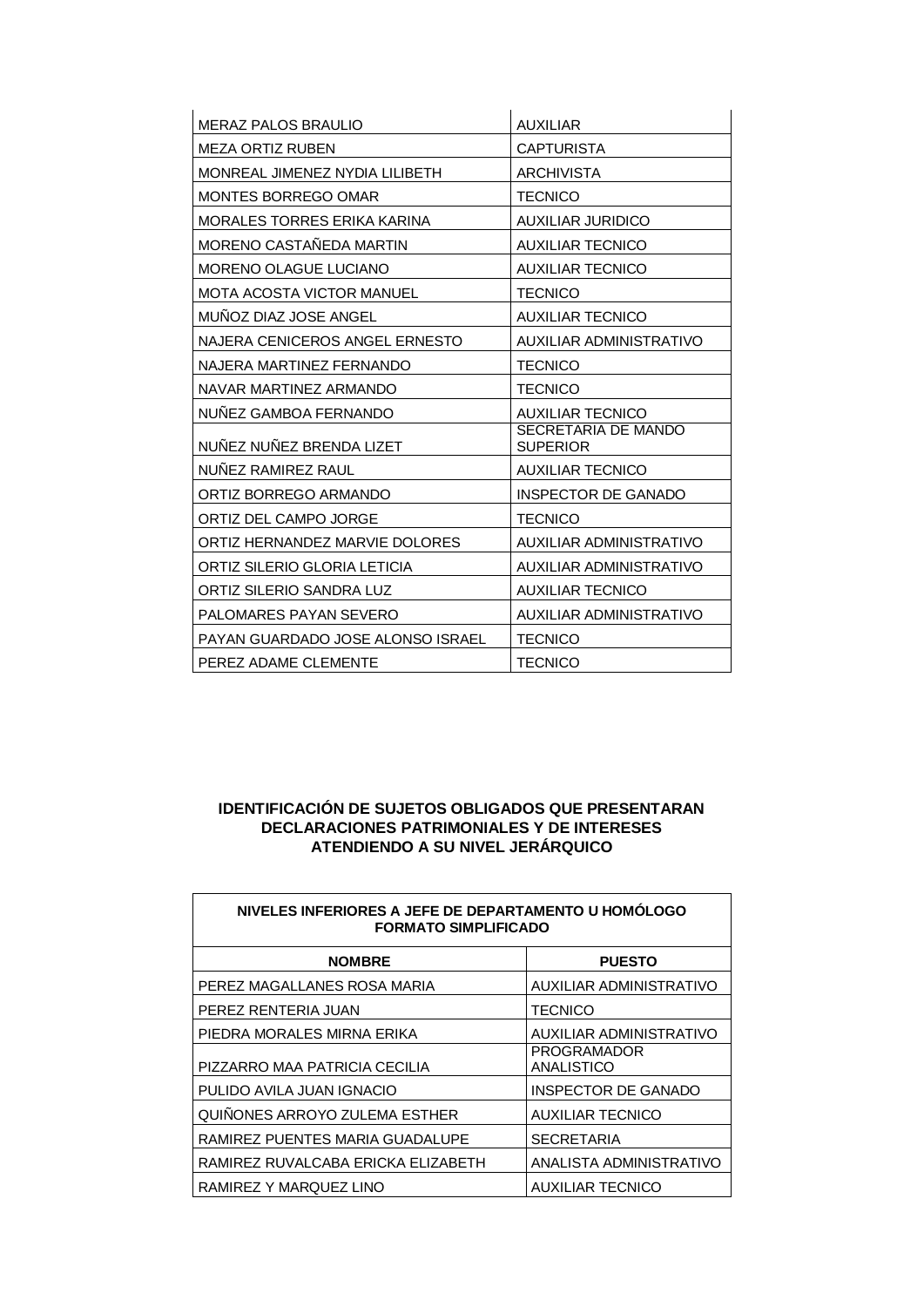| REYES CHAVEZ JOSE MANUEL                       | <b>AUXILIAR TECNICO</b>    |
|------------------------------------------------|----------------------------|
| RIOS DIAZ ALEJANDRO                            | <b>SECRETARIA</b>          |
| RIVERA CASTAÑEDA ALONSO                        | AUXILIAR ADMINISTRATIVO    |
| ROCHA MARTINEZ LUIS ANGEL                      | <b>TECNICO</b>             |
| RODRIGUEZ AMAYA JOSE ALFREDO                   | <b>AUXILIAR TECNICO</b>    |
| RODRIGUEZ ESCOBEDO DANIELA                     | AUXILIAR ADMINISTRATIVO    |
| RODRIGUEZ HERNANDEZ SAMANTHA<br><b>ALONDRA</b> | <b>SECRETARIA</b>          |
| RODRIGUEZ MURGA LAURA PATRICIA                 | <b>SECRETARIA</b>          |
| RODRIGUEZ RODRIGUEZ AIDA GUADALUPE             | <b>SECRETARIA</b>          |
| ROJAS CASTRUITA JOSEFINA                       | <b>AUXILIAR CONTABLE</b>   |
| ROJAS SOLIS FERNANDO HUMBERTO                  | <b>AUXILIAR TECNICO</b>    |
| ROLDAN GONZALEZ MARTIN GERARDO                 | AUXILIAR ADMINISTRATIVO    |
| RUEDA VALENCIANO JOSE ANGEL                    | INSPECTOR DE GANADO        |
| RUIZ CANAAN MA. LETICIA                        | <b>AUXILIAR TECNICO</b>    |
| SALAZAR MARTINEZ NORA GABRIELA                 | AUXILIAR ADMINISTRATIVO    |
| SALINAS SAEB DANIEL ANTONIO                    | <b>INSPECTOR DE GANADO</b> |
| SAMANIEGO CHAVARRIA ESPERANZA                  | <b>SECRETARIA</b>          |
| SANCHEZ JAIME HUMBERTO                         | <b>INSPECTOR DE GANADO</b> |
| SANCHEZ SANCHEZ ANDRES                         | <b>AUXILIAR</b>            |

| NIVELES INFERIORES A JEFE DE DEPARTAMENTO U HOMÓLOGO<br><b>FORMATO SIMPLIFICADO</b> |                          |
|-------------------------------------------------------------------------------------|--------------------------|
| <b>NOMBRE</b>                                                                       | <b>PUESTO</b>            |
| SANDOVAL MEDINA SAUL WILIBALDO                                                      | <b>SECRETARIA</b>        |
| SANTANA MARTINEZ ADRIAN                                                             | ANALISTA TECNICO         |
| SANTILLAN RODRIGUEZ JUAN FERNANDO                                                   | <b>AUXILIAR TECNICO</b>  |
| SICAIROS MONTENEGRO LAURA ESMERALDA                                                 | <b>TECNICO</b>           |
| SILERIO MEDINA MARIO ALBERTO                                                        | <b>TECNICO</b>           |
| SORIA SALAS MARIEL                                                                  | <b>AUXILIAR JURIDICO</b> |
| SOSAPAVON FERNANDEZ MARTHA<br><b>MARGARITA</b>                                      | <b>AUXILIAR</b>          |
| SOTO GANDARA RAUL                                                                   | <b>AUXILIAR TECNICO</b>  |
| SOTO REYES JOAQUIN                                                                  | INSPECTOR DE GANADO      |
| SOTO SALAS JOSE                                                                     | INSPECTOR DE GANADO      |
| TERRAZAS CHAVEZ JUAN FRANCISCO                                                      | <b>TECNICO</b>           |
| THOMPSON MARTINEZ EMILIO FEDERICO                                                   | <b>AUXILIAR TECNICO</b>  |